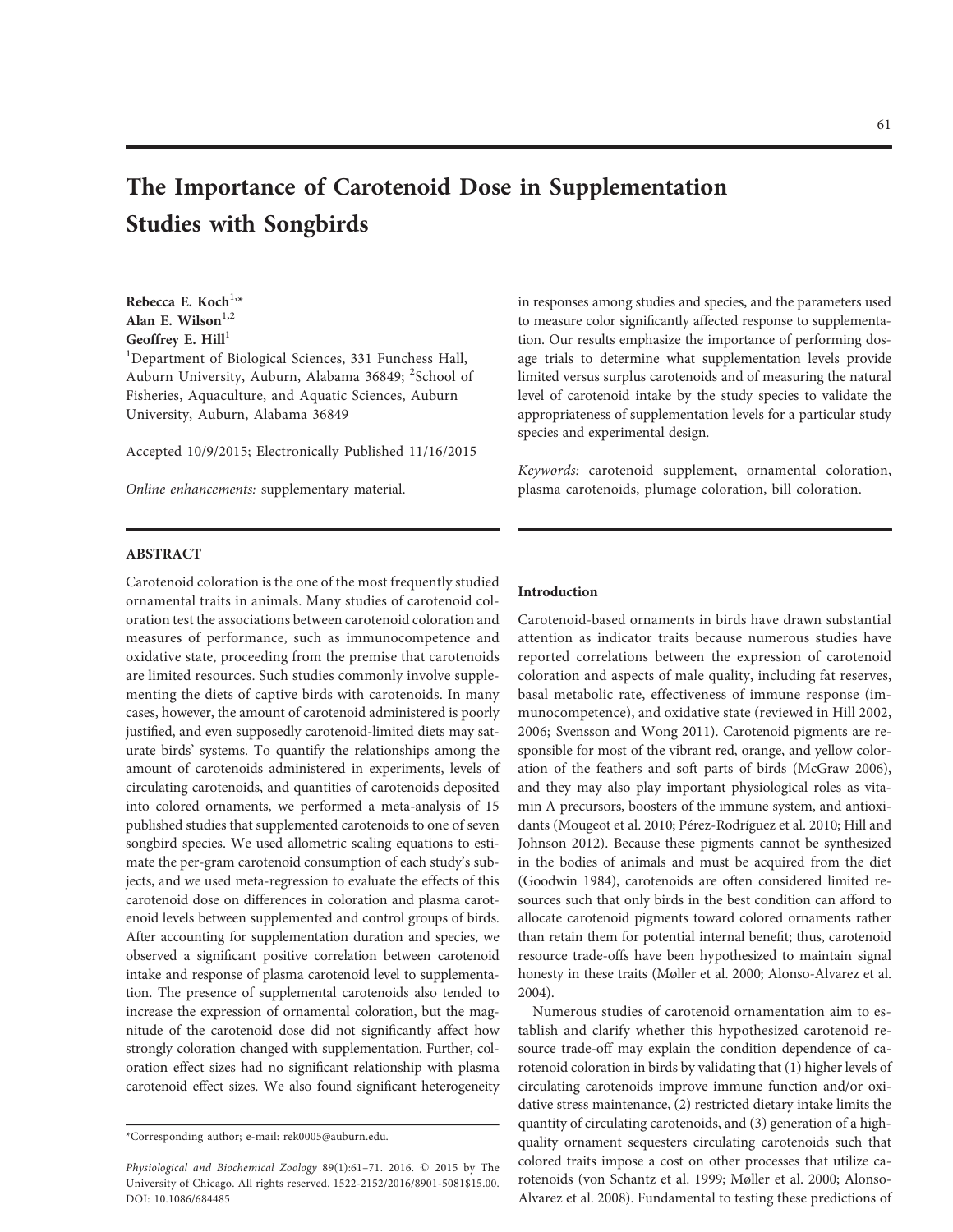the trade-off hypothesis are experiments that manipulate carotenoid availability and measure the effect of carotenoid dose on both ornamentation and physiology. In laboratory settings, researchers commonly supplement or restrict dietary carotenoid levels and evaluate the resulting effects on various measures of ornamentation and internal condition (Hill 2006). However, the results of these studies are often inconclusive, and the importance of allocation trade-offs to carotenoid-based signal honesty as well as the physiological functions of carotenoid themselves remain debated (Hill 1994, 1999, 2011, 2014; Hudon 1994; Hartley and Kennedy 2004; Hadfield and Owens 2006; Costantini and Møller 2008).

One critical but often overlooked complication of carotenoid manipulation studies is the biological relevance of the quantities of carotenoids that are administered to test animals. Commonly, supplemental carotenoids are provided ad lib. in food or water without an assessment of the amounts of pigments that are actually ingested and without proper consideration for how levels of supplemental carotenoids compare with quantities ingested by birds under natural conditions. Moreover, the quantitative relationship between the amount of carotenoids ingested and quantities of circulating carotenoids is usually not measured in either lab or field systems, so it is difficult to judge the results of carotenoid supplementation. For example, the quantity of ingested carotenoids may greatly exceed that which is present in the plasma if birds rapidly transport consumed carotenoids to storage in fat, ornamentation, or other tissues; therefore, birds with vastly different carotenoid access may have the same levels of plasma carotenoids if the bird with greater consumption allocates his excess carotenoids outside of circulation. For this reason, comparing plasma carotenoid levels of captive birds to wild conspecifics is insufficient to justify that the captive supplementation dose mimics the levels of carotenoids available to wild birds. Because the differential allocation of limited carotenoids is key to the resource trade-off hypothesis, it is essential to better track carotenoid usage through quantifying the relationships among amounts ingested, circulated, and deposited in ornaments.

Several studies have addressed this issue by using dosage trials to compare supplementation levels to levels of circulating carotenoids in order to identify doses that do not saturate their subjects'systems (e.g., Alonso-Alvarez et al. 2004; Aguilera and Amat 2007). Too often, however, the carotenoid supplementation regimens used in avian studies are based on methods developed for other species or from studies of different dietary carotenoids (e.g., Navara and Hill 2003; Baeta et al. 2008); carotenoid consumption and absorption varies markedly across species with different masses and life histories (Tella et al. 2004; McGraw 2005), so extrapolating carotenoid doses among species with no validation could lead to experiments that provide carotenoid doses that are too high or too low to yield meaningful results.

Because the focus of most studies utilizing carotenoid supplementation is testing for trade-offs in the use of limited carotenoid resources for ornamentation versus body maintenance, poorly controlled dosing undermines the goals of the research. For a study of resource limitation or trade-off to be meaningful, then the resource must be provided at a level below saturation. If the lowest supplementation level provides sufficient carotenoids for both body maintenance and ornament production, then studying the effects of dose becomes meaningless. As fundamental as these ideas appear to be, many studies proceed on the unstated assumption that supplementation levels are below saturation.

To better quantify the effects of supplementation on circulating carotenoid availability and carotenoid-based ornamentation, we performed a meta-analysis of 15 published studies that include groups of both carotenoid supplemented and unsupplemented birds and that report the resulting plasma carotenoid levels and/or ornamental color of each group. A previous meta-analysis investigated correlations among these variables, but it grouped studies as either supplemented or unsupplemented without including supplementation dose as a cofactor (Simons et al. 2012), missing a critical source of variation among studies. In our analysis, we built on the existing literature by first using published levels of carotenoid supplementation and allometric scaling equations to estimate individual consumption of carotenoids. We then modeled how variation in intake between supplemented and control groups affected the relationships between circulating carotenoids and allocation to ornamentation in songbirds. By quantifying the physiological responses to varying levels of carotenoid ingestion in different studies and seven different songbird species, we provide a foundational model for predicting the biological relevance of particular carotenoid supplementation regimens and can assess the variables that modulate response to carotenoid intake.

#### **Methods**

#### Literature Search

We surveyed the existing carotenoid literature using the Web of Science database on March 23, 2014, using the keywords "carotenoid\*" AND "supp\*" AND "bird" OR "avian." We included only studies (1) reporting the level of carotenoid supplementation as well as the food source provided; (2) including data on both carotenoid-supplemented and control groups of individuals; (3) reporting the values of plasma carotenoid levels and/or coloration; (4) not repeating measures on the same group of birds that were reported in a study already incorporated into the meta-analysis (a potential source of pseudoreplication); (5) testing adult male birds rather than nestlings (in which both carotenoid physiology and ornamental function differ greatly from sexually reproducing adult birds, and the quantity of carotenoids acquired from egg yolk or parental provisioning is often unknown; Hill and McGraw 2006); and (6) supplementing with only the carotenoids lutein and/or zeaxanthin, the most prevalent carotenoid pigments in the avian diet (McGraw 2006). With the exception of one study supplementing with only lutein (Stirnemann et al. 2009), all studies included in our meta-analysis supplemented primarily with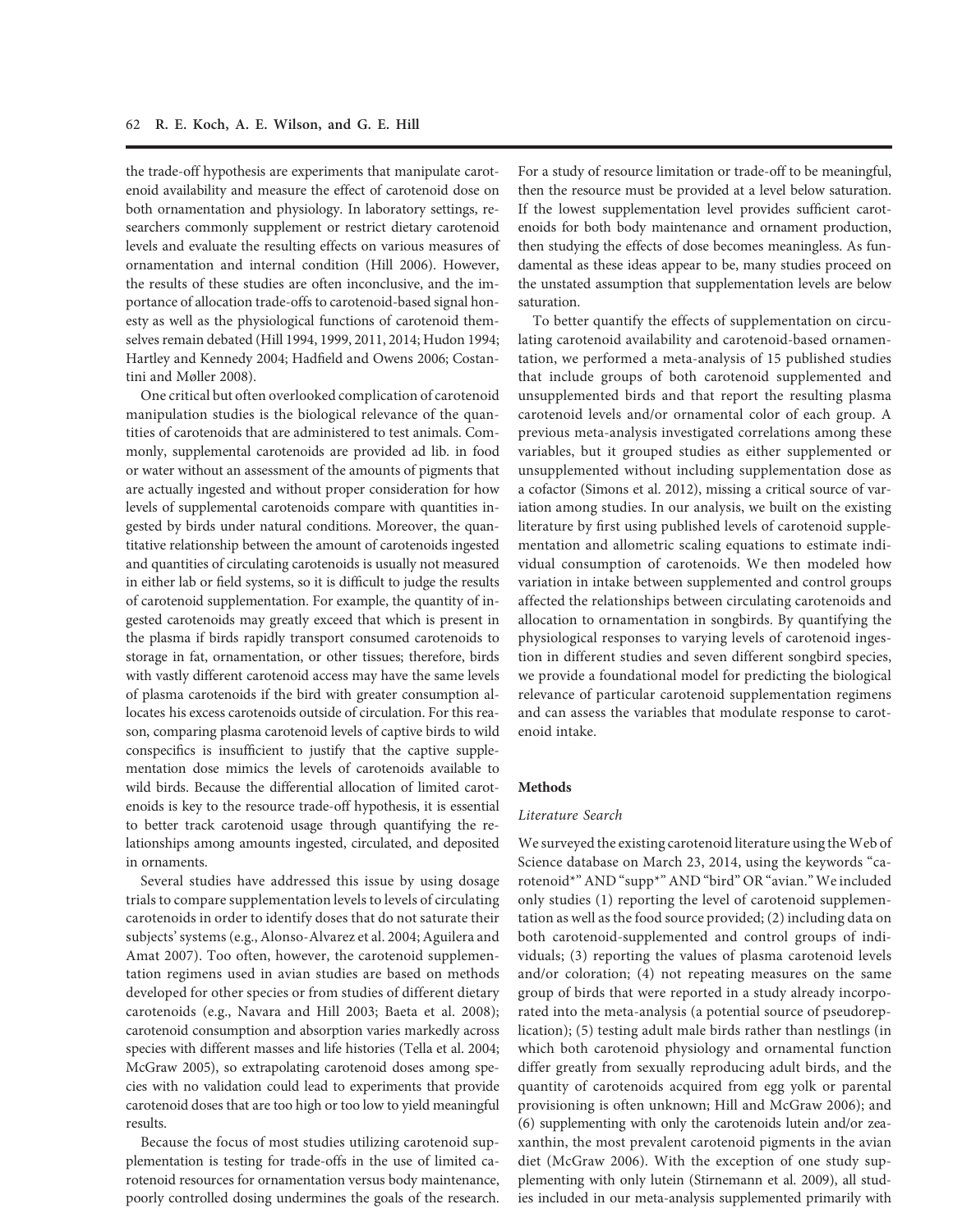lutein and trace amounts of zeaxanthin (e.g., 20∶1 ratio of lutein∶zeaxanthin; Blount et al. 2003; Hõrak et al. 2007; Karu et al. 2007; Baeta et al. 2008; Sild et al. 2011; Sepp et al. 2011).

This latter point is important because most terrestrial birds consume diets containing primarily these two yellow and structurally similar carotenoid pigments, which many species must then metabolize into red pigments (in species with red coloration) or ornamental yellow pigments (e.g., canary xanthophylls). Critically, chemical properties and therefore potential physiological functions vary across these dietary and ornamental pigments, and the costs of converting dietary to ornamental pigments may play a key role in the honesty of carotenoid-based coloration (Hill 1996; Hill and Johnson 2012; Johnson and Hill 2013). Studies supplementing with other pigments, particularly the red carotenoids at the end points of these carotenoid conversion pathways (such as canthaxanthin; e.g., McGraw et al. 2002; Smith et al. 2007), bypass some of the mechanisms relating coloration to physiology that may be important to carotenoid signal honesty, so such studies are not appropriate for this analysis.

Despite the extensive literature on carotenoid ornamentation (more than 300 results to our initial keyword search), only 19 studies met our criteria of providing measurable carotenoid supplementation quantities to adult birds. Because 16 of 19 studies investigated songbird species (order Passeriformes), we excluded one study of red junglefowl (Gallus gallus; McGraw and Klasing 2006), one study of mallards (Anas platyrhynchos; Butler and McGraw 2013), and one study of kestrels (Falco tinnunculus; Costantini et al. 2007) to capture the majority of available data while avoiding comparing data from phylogenetically distant taxa with different physiologies. We also excluded one study on society finches (Lonchura striata domestica; McGraw et al. 2006) because this species lacks carotenoid-based ornamentation and so is not subject to the potential costs of allocating carotenoids as colorants. We performed our analysis on the remaining 15 studies of seven songbird species with carotenoid-based ornaments: the American goldfinch (Carduelis tristis) with yellow plumage and pink-red bill ornamentation, the house finch (Haemorrhous mexicanus) with red plumage ornamentation, the zebra finch (Taeniopygia guttata) with red bill ornamentation, the diamond firetail (Stagonopleura guttata) with red bill ornamentation, the great tit (Parus major) with yellow plumage ornamentation, the Eurasian blackbird (Turdus merula) with red-orange bill ornamentation, and the European greenfinch (Carduelis chloris) with yellow plumage ornamentation.

#### Carotenoid Supplementation Calculations

Most experiments supplemented carotenoids to the main food or water supply and reported doses as the concentration of carotenoids added per unit food or water. One study by Peters et al. (2011) quantified daily carotenoid intake of individuals during the experiment, so these values were used in our analysis. For all other studies, we estimated the quantity of carotenoids consumed by each bird by first calculating the average daily food or water intake of an individual of the focal species, using allometric scaling equations to account for the nonlinear relationship between species size and consumption. When carotenoids were supplemented in the water supply, we estimated daily water intake using the mass of the study species and the scaling equation for passerines reported by Calder and Braun (1983). When a study supplemented carotenoids in the food supply, we estimated the daily food intake of the study's focal species by using the energy content of the food provided (often, millet or sunflower seeds; Caraco et al. 1980; Hõrak et al. 2003) and a scaling equation for passerines that predicts the consumption needed to meet daily energetic requirements (Nagy et al. 1999). When the exact mass of individuals included in the study was not reported, we estimated the average mass of the species from the Handbook of the Birds of the World (del Hoyo 2010). From our estimates of daily food or water intake, we then used each study's published details on the concentration of carotenoids supplemented to calculate the quantity of carotenoids ingested along with food or water. We also calculated the carotenoid content of the basic diet provided to both control and supplemented birds, using reported carotenoid content values or published measurements of the content of the seeds supplied (McGraw et al. 2001; Peters et al. 2008) to account for dietary carotenoids acquired independently of supplementation (app. A, available online).

To standardize levels of supplemental carotenoids ingested in species of varying body sizes, we divided daily carotenoid consumption amount by species mass in grams. We then calculated the difference in carotenoid intake between supplemented and control groups for each study (carotenoid intake difference). Most often, this measure of intake difference was nearly identical to the actual intake of the supplemented group, since most control groups acquired negligible levels of carotenoids.

#### Effect Size Calculations

We calculated the natural log response ratio and its variance from reported means and standard deviations of control and supplemented groups according to the formulas outlined by Koricheva et al. (2013); the response ratio allows for the standardization of measurements across studies by converting each measured effect into a unitless ratio of the mean response of the supplemented group to the mean response of the control group. When other experimental manipulations were present in a study, we used data from the otherwise unaltered control groups that varied only in carotenoid supplementation. We calculated two types of effect sizes per study, when possible, to measure the effects of supplementation on plasma carotenoid levels and ornamental coloration. When necessary, we extracted means and errors from figures using either ImageJ (Rasband 1997–2014) or WebPlotDigitizer v. 2.6 (Rohatgi 2013). When mean values were not published in text or figures, we contacted authors to retrieve the raw data and calculate mean values. Along with effect size, we recorded each study's focal species and the number of days that supplementation was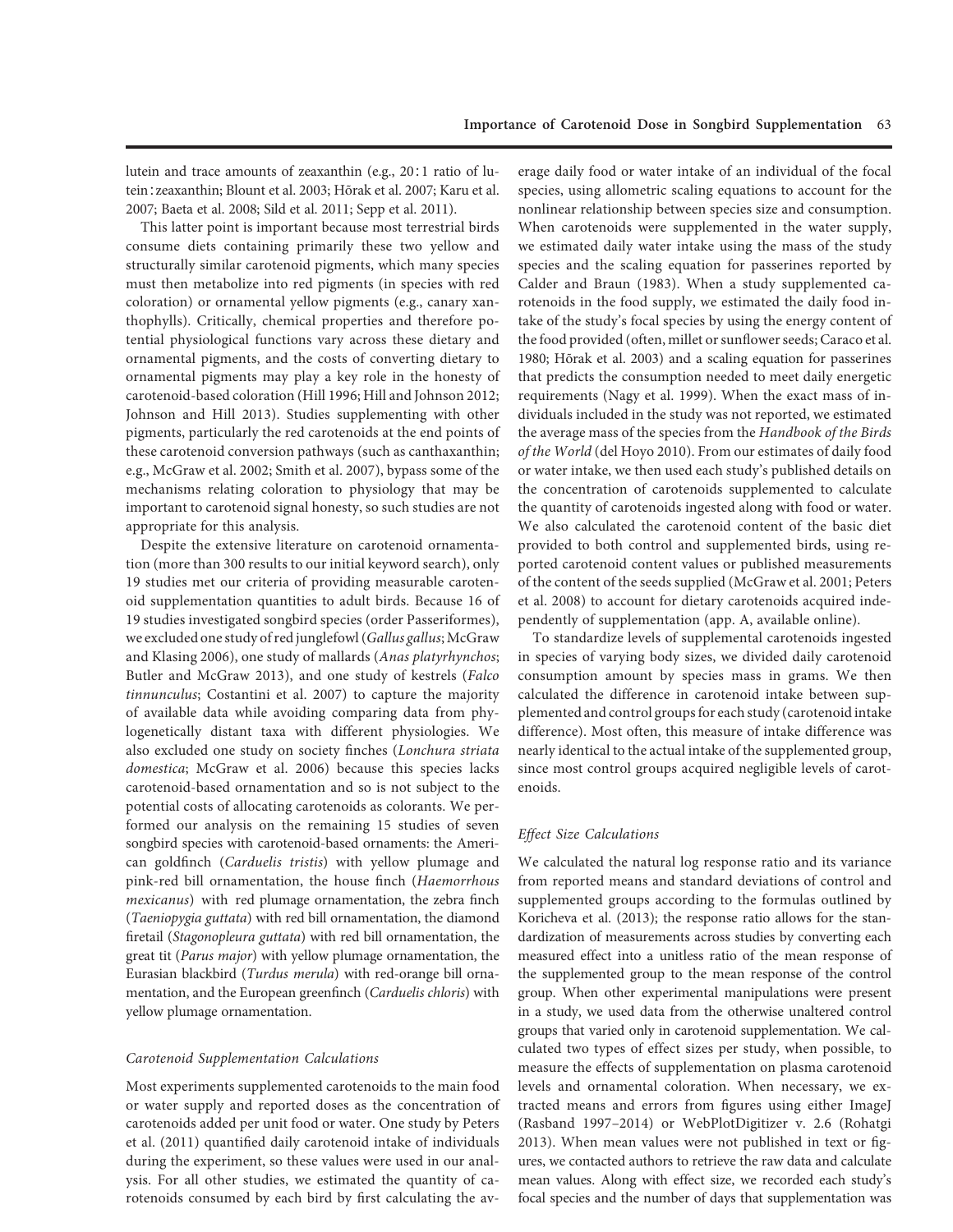provided. If a study reported multiple response values over time, we recorded only values from before supplementation and at the end of supplementation for consistency among studies. We included multiple effect sizes for one study only if each differed in a key variable, such as a different carotenoid supplementation dose or ornament measured. In addition, because the color of feathers is determined only during molt when carotenoids are actively deposited in growing feathers (Hill 2002), we extracted plumage color effect sizes only from studies of molting individuals; we calculated effect sizes from nonmolting birds with plumage ornaments only for the relationship between carotenoid intake and plasma carotenoid concentration. The color of a soft part, such as the bill, can change rapidly during any season (Rosenthal et al. 2012), so we could extract both coloration and plasma carotenoid level effect sizes from studies of these ornaments, regardless of molt status.

The means of assessing ornamental coloration is important to consider in our analysis because color is generally quantified along one or more of three main axes: hue, or the shade of the color (e.g., red, orange, yellow); chroma, or the intensity of the color (also called saturation); and brightness, or the lightness/ darkness of the color. In addition, principle component analysis can be used to create a composite metric directly from the reflectance spectrum of a color (Montgomerie 2006). Each of these axes of color tends to relate to different properties of the colored ornament itself. For example, chroma may be a good generalization of pigment density, while hue may be more representative of the proportion of red to yellow pigments in a carotenoid-colored ornament (Inouye et al. 2001; Hill and McGraw 2006). The choice of color parameter used in a particular study is therefore important to include in our analysis because it may affect study conclusions by representing different properties of the ornament measured.

#### Statistical Analyses

We performed all analyses using the metafor package (ver. 1.9– 7; Viechtbauer 2010) in R (ver. 3.2.1; R Core Team 2015). We ran two separate overall meta-analyses, one for plasma carotenoid levels and a second for ornamental coloration. Both analyses used meta-regression to estimate the dose-dependent effect of carotenoid intake difference (between supplemented and unsupplemented groups) on response, also including species, supplementation duration, and measure type (for color measurements) as moderators and including a random effect of study (to control for multiple effect sizes from one experiment). Each model took within-study variation—or the error around each effect size—into account when estimating overall effects.

After initial investigation, we discovered that one study in our plasma carotenoid content analysis (Peters et al. 2011) had a modest effect size but an order of magnitude larger daily carotenoid consumption per individual than any other study, so we ran a separate meta-regression omitting this outlying data point to better model the patterns in the remaining studies. We also performed two subgroup analyses for studies of the plasma content of greenfinches and zebra finches, which had the greatest number of individual effect sizes (nine and seven, respectively) and allowed an opportunity to specifically assess the relationships among parameters in these species. We also performed a separate analysis of zebra finches for the relationship of supplementation to coloration. We ran several further subgroup analyses to better parse the effects of particular model variables when significant sources of heterogeneity were held constant (e.g., on data with only hue or only chroma color parameters). Last, to examine whether the effects of supplementation on coloration depend on plasma carotenoid content, we performed an additional meta-regression to investigate the effects of species, carotenoid intake difference, color parameter measured, duration of supplementation, and plasma effect size on coloration effect size; this analysis was performed on the subset of studies that measured both plasma carotenoid content and the color of ornaments.

We investigated the extent of publication bias in the main plasma carotenoid content and coloration data sets using funnel plots of effect size versus standard error, a measure of study precision, according to the guidelines of Koricheva et al. (2013). Along with a visual examination of plots, we statistically tested for funnel plot asymmetry using a regression test (Viechtbauer 2010). To estimate the impact of study heterogeneity on metaregression results, we calculated Q values, which test whether there was significant residual heterogeneity in effect sizes that could not be attributed to variation in carotenoid consumption level and other moderators (Viechtbauer 2010; Koricheva et al. 2013).

## Results

Overall, we calculated 40 effect sizes from 15 studies of the seven focal species. Among the studies we assessed, carotenoid intake between supplemented and control groups of birds differed by an average of 19.9  $\pm$  15.1  $\mu$ g/d/g body mass and ranged from 0.01 (Stirnemann et al. 2009) to 432.2  $\mu$ g/d/g body mass (Peters et al. 2011). Duration of supplementation was similarly variable, with an average of 39.0  $\pm$  4.70 d and a range from 7 (Karu et al. 2007) to 84 d (Navara and Hill 2003; figs. B1, B2; app. A; figs. B1–B3 and app. B available online).

## Effect of Carotenoid Supplementation on Plasma Carotenoid Levels

We calculated 21 effect sizes for plasma carotenoid content from 13 studies of six species (all focal species except the American goldfinch; figs. 1, B1, app. A). When we included all data, no variable significantly predicted the effect of supplementation on plasma carotenoid response (all  $P > 0.12$ ; table 1); however, when we omitted one effect size from a study on great tits that featured an exceptionally large daily carotenoid intake (Peters et al. 2011), we found that carotenoid intake difference between supplemented and unsupplemented groups had a significant effect on plasma carotenoid content response ratio (table 1). Subgroup models where only greenfinches or zebra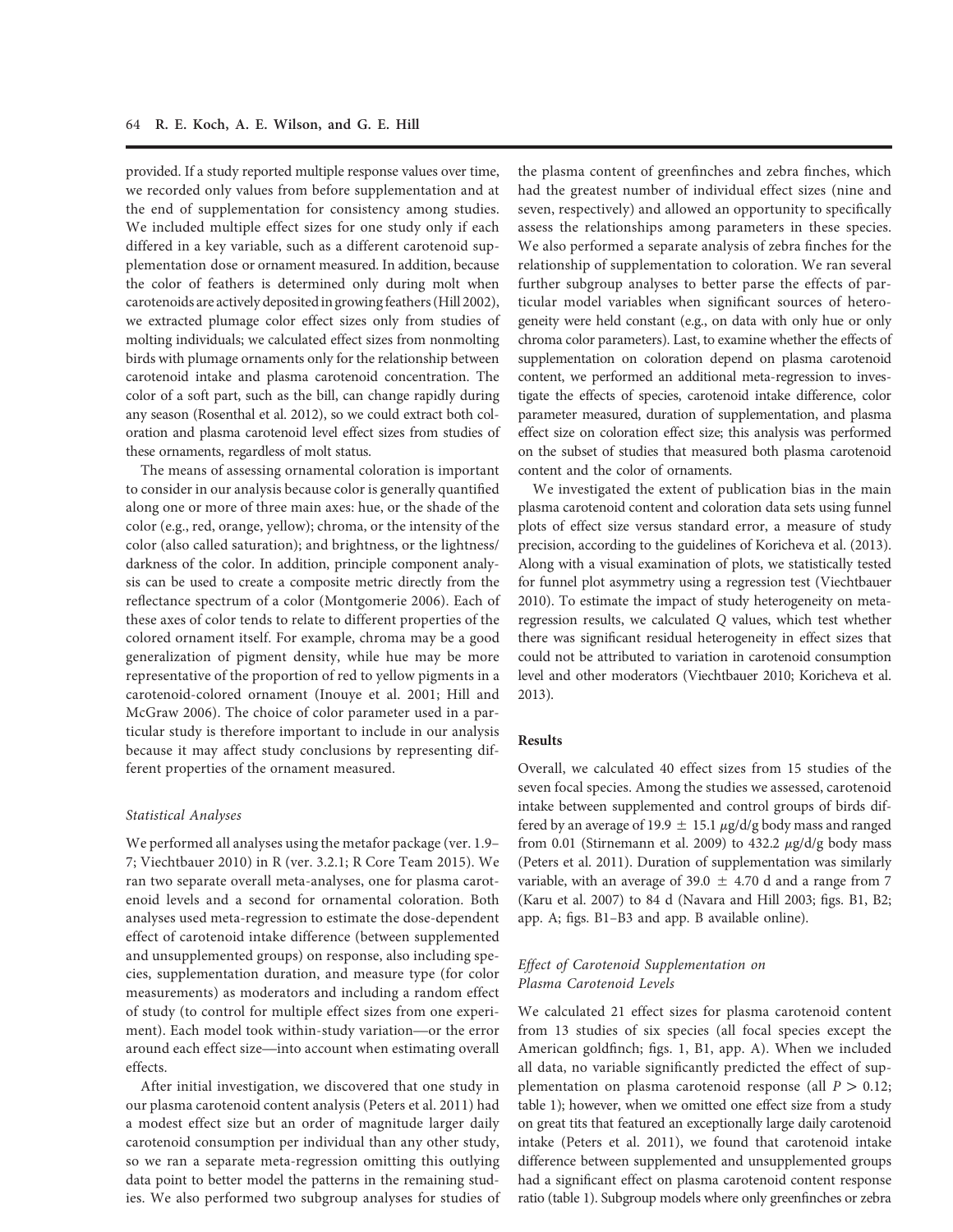

Figure 1. Plasma carotenoid content response ratio ( $\pm$  SE) relative to the difference in carotenoid intake between supplemented and unsupplemented groups. Points with no visible error bars represent errors less than the diameter of the point. The dashed line represents an effect size of zero, or no difference in plasma carotenoid content between supplemented and control groups. Species codes are as follows: DIFI, diamond firetail (Stagonopleura guttata); EUBL, Eurasian blackbird (Turdus merula); EUGR, European greenfinch (Carduelis chloris); HOFI, house finch (Haemorhous mexicanus); ZEFI, zebra finch (Taeniopygia guttata). Not pictured is the effect size from Peters et al. (2011), an outlier excluded from main analyses.

finches were included also revealed either a trend (greenfinch) or a significant effect (zebra finch) of carotenoid intake on the response of plasma carotenoid levels to supplementation, though the slope of this relationship differed between the two species: greenfinches exhibited a larger increase in coloration with increasing carotenoid intake, on average, than zebra finches (table 1; fig. 2).

In addition, we found that duration of supplementation had a significant negative effect on response in the greenfinch subgroup, indicating that increasing the number of days of supplementation tended to decrease the effect of supplementation on the response of plasma carotenoid levels in this species (table 1). This relationship appeared driven by a single study with a 60-d duration (Peters et al. 2008) and a comparatively low effect size relative to carotenoid intake difference, so we ran an additional meta-regression on a data set excluding this data point and found that the negative effect of supplementation duration was no longer significant, while the difference in daily carotenoid intake continued to trend toward significance ( $P = 0.054$ ; table 1). Interestingly, the study of Peters et al. (2008) was exceptional not only in its long duration but also in that it was the single study of greenfinch plasma carotenoid levels performed while the birds were undergoing molt (app. A); if the process of depositing carotenoids in the growing feathers significantly altered plasma carotenoid levels, then molt (rather than supplement duration) could be responsible for the lower effect size relative to carotenoid intake observed in this study.

Significant residual heterogeneity remained in the full data set model, the full model excluding the Peters et al. (2011) outlier (described above), and the model including only the zebra finch data but not in the models containing only greenfinch data (both with and without Peters et al. 2008; table 1).

#### Effect of Carotenoid Supplementation on Coloration

We extracted 19 coloration effect sizes from eight studies of five species: the American goldfinch, diamond firetail, European greenfinch, Eurasian blackbird, and zebra finch (figs. 3, B2; app. A). Meta-regression indicated that only the type of measurement used to quantify coloration (i.e., hue, chroma, principle component analysis) was significant in predicting the magnitude of the effect of supplementation on coloration. While the presence of supplementation increased coloration in most studies (fig. 3), neither increasing the difference in carotenoid intake between supplemented and unsupplemented birds nor increasing the duration of supplementation affected the difference in color between experimental and control groups of birds (table 1). Carotenoid intake continued to have no significant relationship with effect size, even in subgroup models isolating studies measuring only the parameters of hue or chroma ( $P > 0.4$ ), indicating that variation in color measurement was not obscuring effects of variation in carotenoid intake in the overall model (table 1).

The separate analysis of zebra finch data also revealed a significant effect of only measurement type on the response of coloration to supplementation (table 1). Performing an additional analysis of the zebra finch data set comprising only effect sizes measured with hue (excluding one effect size of principle component analysis; McGraw and Ardia 2003) did not alter the significance of other model variables; neither days of supplementation nor the magnitude of carotenoid intake had a significant effect on the color difference between experimental and control groups of zebra finches (table 1).

When we examined the relationship between the responses of coloration and plasma carotenoid content, we found no significant effect of any model parameter. Incorporating the plasma carotenoid content effect size in the coloration model did reduce the effects of residual heterogeneity from highly significant in the overall model to nonsignificant (table 1), indicating that variation in plasma carotenoid content likely caused some of the variation in effect sizes present in the overall coloration data set. Visual inspection of the plotted relationship between plasma content and coloration effect sizes revealed that most points fell below the 1∶1 line (fig. 4), so the effect of supplementation on coloration tended to be smaller than the effect of the same supplementation regimen on plasma carotenoid content.

Significant residual heterogeneity remained in the overall model and the models of only hue or chroma but not in the zebra finch or plasma carotenoid content models (table 1).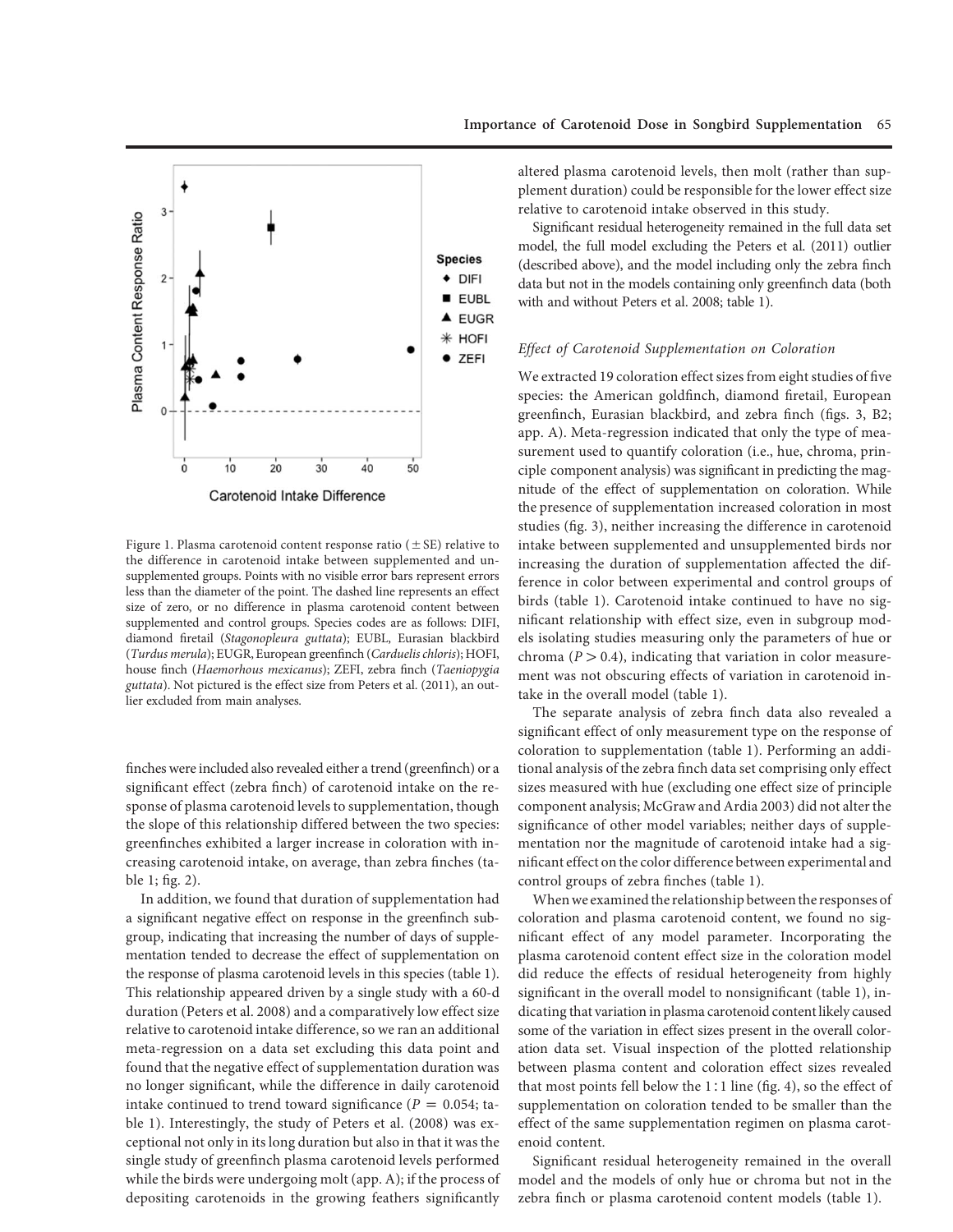| $46.0***$<br>4.36<br>4.36<br>effect size<br>50 $\pm .47$<br>$\begin{array}{c}\n  \blacktriangleleft\; \mathbb{1} \; \mathbb{1} \; \mathbb{1} \; \mathbb{1} \; \mathbb{1} \; \mathbb{1} \; \mathbb{1} \; \mathbb{1} \; \mathbb{1} \; \mathbb{1} \; \mathbb{1} \; \mathbb{1} \; \mathbb{1} \; \mathbb{1} \; \mathbb{1} \; \mathbb{1} \; \mathbb{1} \; \mathbb{1} \; \mathbb{1} \; \mathbb{1} \; \mathbb{1} \; \mathbb{1} \; \mathbb{1} \; \mathbb{1} \; \mathbb{1} \; \mathbb{1$<br>$\begin{array}{c}\n  \leq \leq \leq \leq \\ \geq \geq \geq \geq\n \end{array}$<br>$-14 \pm .050***$<br>1.15 $\pm$ .39***<br>$.005 \pm .48$<br>type<br>$Z \nleq Z$<br>$.046 \pm .038$<br>$.11 \pm .09$<br>$-.28 \pm .18$<br>.19<br>$\ddot{4}$<br>$-0.24 \pm .16$<br>Species<br>$-0.097 +$<br>$-55 +$<br>$\rm{N}\Delta$<br>$Z \nleq Z$<br>$\tilde{M}$<br>$-0.047 \pm 0.018$ ***<br>0089<br>.0008<br>$-0.004 \pm 0.0057$<br>.0044<br>.008<br>$-0.015 \pm 0.016$<br>.011<br>0 <sub>5</sub><br>$-0.065 \pm .17$<br>$\overline{0}$<br>duration<br>$0036 \pm$<br>$\ddot{+}$<br>$-.004 +$<br>$.0002 +$<br>$+1$<br>$.0013 \pm$<br>$+1$<br>$-.03$<br>.0013<br>.001<br>$.014 \pm .005***$<br>$.014 \pm .005***$<br>$0001 \pm .002$<br>010<br>.012<br>.012<br>$\pm$ .23*<br>$.29 \pm .16*$<br>$0050 \pm .011$<br>.081<br>$0016 \pm .011$<br>difference<br>$+1$<br>$-1800$<br>$-1036 +$<br>$+1$<br>44<br>.011<br>$.011$<br>$2.47 \pm .65***$<br>$\stackrel{\star}{\star}$<br>$*$<br>$*$<br>₹<br>$\triangleright$<br>↤<br>$2.59 \pm .58$<br>$1.01 \pm 2.2$<br>$-2.80 \pm 1.8$<br>Intercept<br>$-0.38 \pm 0.08$<br>$1.61 \pm .18$<br>$.12 \pm .45$<br>$.33 + 44$<br>55.<br>$-2.22 \pm$<br>$\pm$ 860.<br>$+$<br>$-$<br>sizes<br>20<br>Plasma carotenoid content:<br>Overall, without outlier<br>EUGR, without outlier<br>Model and subgroup<br>Color vs. plasma<br>ZEFI, hue only<br>Coloration:<br>Chroma<br>Overall<br>Overall<br>EUGR<br><b>ZEFI</b><br><b>ZEFI</b><br>Hue | No. effect | Carotenoid intake | Supplementation | Measurement | Plasma | Cochran's  |
|-------------------------------------------------------------------------------------------------------------------------------------------------------------------------------------------------------------------------------------------------------------------------------------------------------------------------------------------------------------------------------------------------------------------------------------------------------------------------------------------------------------------------------------------------------------------------------------------------------------------------------------------------------------------------------------------------------------------------------------------------------------------------------------------------------------------------------------------------------------------------------------------------------------------------------------------------------------------------------------------------------------------------------------------------------------------------------------------------------------------------------------------------------------------------------------------------------------------------------------------------------------------------------------------------------------------------------------------------------------------------------------------------------------------------------------------------------------------------------------------------------------------------------------------------------------------------------------------------------------------------------------------------------------------------------------------------------------------------------------------------------------------------------------------------------------------------------------------------------------------------------------------------------------------------------------------------|------------|-------------------|-----------------|-------------|--------|------------|
|                                                                                                                                                                                                                                                                                                                                                                                                                                                                                                                                                                                                                                                                                                                                                                                                                                                                                                                                                                                                                                                                                                                                                                                                                                                                                                                                                                                                                                                                                                                                                                                                                                                                                                                                                                                                                                                                                                                                                 |            |                   |                 |             |        | $\circ$    |
|                                                                                                                                                                                                                                                                                                                                                                                                                                                                                                                                                                                                                                                                                                                                                                                                                                                                                                                                                                                                                                                                                                                                                                                                                                                                                                                                                                                                                                                                                                                                                                                                                                                                                                                                                                                                                                                                                                                                                 |            |                   |                 |             |        |            |
|                                                                                                                                                                                                                                                                                                                                                                                                                                                                                                                                                                                                                                                                                                                                                                                                                                                                                                                                                                                                                                                                                                                                                                                                                                                                                                                                                                                                                                                                                                                                                                                                                                                                                                                                                                                                                                                                                                                                                 |            |                   |                 |             |        | $12.3**$   |
|                                                                                                                                                                                                                                                                                                                                                                                                                                                                                                                                                                                                                                                                                                                                                                                                                                                                                                                                                                                                                                                                                                                                                                                                                                                                                                                                                                                                                                                                                                                                                                                                                                                                                                                                                                                                                                                                                                                                                 |            |                   |                 |             |        | $117.1***$ |
|                                                                                                                                                                                                                                                                                                                                                                                                                                                                                                                                                                                                                                                                                                                                                                                                                                                                                                                                                                                                                                                                                                                                                                                                                                                                                                                                                                                                                                                                                                                                                                                                                                                                                                                                                                                                                                                                                                                                                 |            |                   |                 |             |        |            |
|                                                                                                                                                                                                                                                                                                                                                                                                                                                                                                                                                                                                                                                                                                                                                                                                                                                                                                                                                                                                                                                                                                                                                                                                                                                                                                                                                                                                                                                                                                                                                                                                                                                                                                                                                                                                                                                                                                                                                 |            |                   |                 |             |        |            |
|                                                                                                                                                                                                                                                                                                                                                                                                                                                                                                                                                                                                                                                                                                                                                                                                                                                                                                                                                                                                                                                                                                                                                                                                                                                                                                                                                                                                                                                                                                                                                                                                                                                                                                                                                                                                                                                                                                                                                 |            |                   |                 |             |        |            |
|                                                                                                                                                                                                                                                                                                                                                                                                                                                                                                                                                                                                                                                                                                                                                                                                                                                                                                                                                                                                                                                                                                                                                                                                                                                                                                                                                                                                                                                                                                                                                                                                                                                                                                                                                                                                                                                                                                                                                 |            |                   |                 |             |        |            |
|                                                                                                                                                                                                                                                                                                                                                                                                                                                                                                                                                                                                                                                                                                                                                                                                                                                                                                                                                                                                                                                                                                                                                                                                                                                                                                                                                                                                                                                                                                                                                                                                                                                                                                                                                                                                                                                                                                                                                 |            |                   |                 |             |        | $197.0***$ |
|                                                                                                                                                                                                                                                                                                                                                                                                                                                                                                                                                                                                                                                                                                                                                                                                                                                                                                                                                                                                                                                                                                                                                                                                                                                                                                                                                                                                                                                                                                                                                                                                                                                                                                                                                                                                                                                                                                                                                 |            |                   |                 |             |        | c)         |
|                                                                                                                                                                                                                                                                                                                                                                                                                                                                                                                                                                                                                                                                                                                                                                                                                                                                                                                                                                                                                                                                                                                                                                                                                                                                                                                                                                                                                                                                                                                                                                                                                                                                                                                                                                                                                                                                                                                                                 |            |                   |                 |             |        | o.         |
|                                                                                                                                                                                                                                                                                                                                                                                                                                                                                                                                                                                                                                                                                                                                                                                                                                                                                                                                                                                                                                                                                                                                                                                                                                                                                                                                                                                                                                                                                                                                                                                                                                                                                                                                                                                                                                                                                                                                                 |            |                   |                 |             |        | 149.9**    |
|                                                                                                                                                                                                                                                                                                                                                                                                                                                                                                                                                                                                                                                                                                                                                                                                                                                                                                                                                                                                                                                                                                                                                                                                                                                                                                                                                                                                                                                                                                                                                                                                                                                                                                                                                                                                                                                                                                                                                 |            |                   |                 |             |        | $11.3**$   |
|                                                                                                                                                                                                                                                                                                                                                                                                                                                                                                                                                                                                                                                                                                                                                                                                                                                                                                                                                                                                                                                                                                                                                                                                                                                                                                                                                                                                                                                                                                                                                                                                                                                                                                                                                                                                                                                                                                                                                 |            |                   |                 |             |        | 9.35       |

 $\begin{array}{l} * p < 0.10.\\ * p < 0.05,\\ * * p < 0.01. \end{array}$ \*\* $P < 0.05$ .

 $*P < 0.10$ .

 $*^*P < 0.01$ .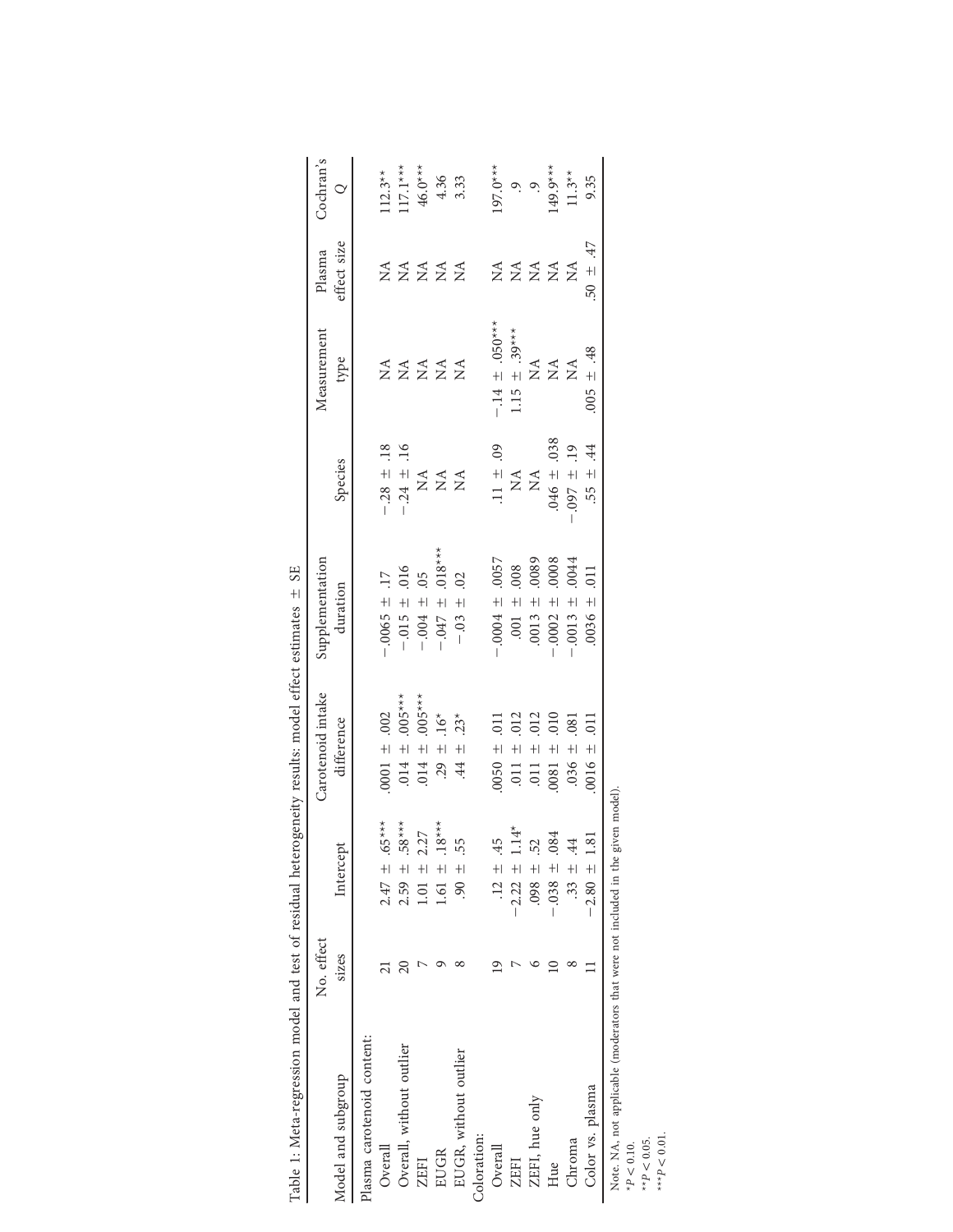

Figure 2. Model-fitted plasma carotenoid response ratios relative to the difference in carotenoid intake between supplemented and unsupplemented groups for two subgroup models comprising data from only zebra finches (ZEFI; circles) or greenfinches (EUGR; triangles). Lines indicate the model-predicted slope of the response of zebra finches (dashed line) or greenfinches (solid line) to increasing carotenoid intake, assuming a constant supplementation duration of 25 d. The greenfinch point with the highest value for carotenoid intake difference represents the effect size from Peters et al. (2011), the only plasma carotenoid content measurement for this species that was taken during molt.

#### Publication Bias

Visual inspection of funnel plots indicates little bias in the studies examined in our analyses (fig. B3), though many effect sizes were positive; this is not unexpected, given the predicted physiological relationships between carotenoid intake, plasma carotenoid content, and coloration. Regression analyses of funnel plot asymmetry indicated no significant bias in either of the two sets of data (plasma:  $z=-0.83$ ,  $P=0.40$ ; color:  $z=1.03$ ,  $P = 0.30$ ).

### Discussion

For studies to meaningfully test differential allocation of a limited pool of carotenoid resources acquired from the diet, they must provide experimental subjects with biologically relevant carotenoid doses. Saturating the diets of birds with carotenoids will obscure physiological trade-offs that may occur between carotenoid absorption, circulation, and use for ornamentation. However, little justification is generally given for the dosage and experimental design used in studies that aim to test for carotenoid trade-offs. To assess the effect that carotenoid dose has on the physiological responses of birds, we performed meta-regressions on data extracted from 15 published studies of seven songbird species. Not surprisingly, and as demonstrated in a previous metaanalysis (Simons et al. 2012), the presence of carotenoid supplementation tended to increase plasma carotenoid levels and the expression of carotenoid-based coloration. However, we found that supplementing an experimental group of birds for a longer period of time or with a larger dose of carotenoids did not increase the difference in color between control and supplemented birds.

Because all carotenoids in the system of an adult bird are derived from the diet, both plasma carotenoid levels and the expression of carotenoid-based coloration are often assumed to directly reflect carotenoid intake (Hill et al. 2002; McGraw 2005). The results of our meta-regression of plasma carotenoid levels indicate that this assumption is correct across the range of supplementation doses provided in studies of captive birds, although the number of days of supplementation did not affect the response. A dose- but not time-dependent effect of supplementation on plasma carotenoid response suggests that the presence of supplementary carotenoids causes an increase in plasma carotenoid levels to a stable level that varies according to the dose offered but that does not continue to increase over the duration of the experiment; supplementation appears to cause the same pattern of increase followed by stabilization in the expression of ornamental coloration, though this effect is not dose dependent. While it is always important to validate whether these trends hold true in a particular study system before applying them to other experimental designs, our results indicate that future studies need not supplement birds for long periods of time in order to collect meaningful data on either plasma carotenoid levels or coloration.

Interestingly, we found a more strongly positive relationship between increasing supplementation dose and increasing plasma carotenoid content in greenfinches than in zebra finches. A fundamental difference between these two species is that greenfinches have yellow feathers that are colored only during the annual molt, while zebra finches have red bills that can be rapidly colored or recolored at any time of the year (Hill and McGraw 2006; Rosenthal et al. 2012). The different patterns of carotenoid absorption and circulation in these two species may reflect the different physiological requirements for pigmenting feathers versus bare parts. Specifically, most greenfinches were not undergoing molt at the time of plasma carotenoid content measurement in the studies we examined, so it is possible that they retained higher levels of ingested carotenoids than zebra finches, which may have been actively depositing carotenoids in their bill ornaments at the time of measurement. The single data point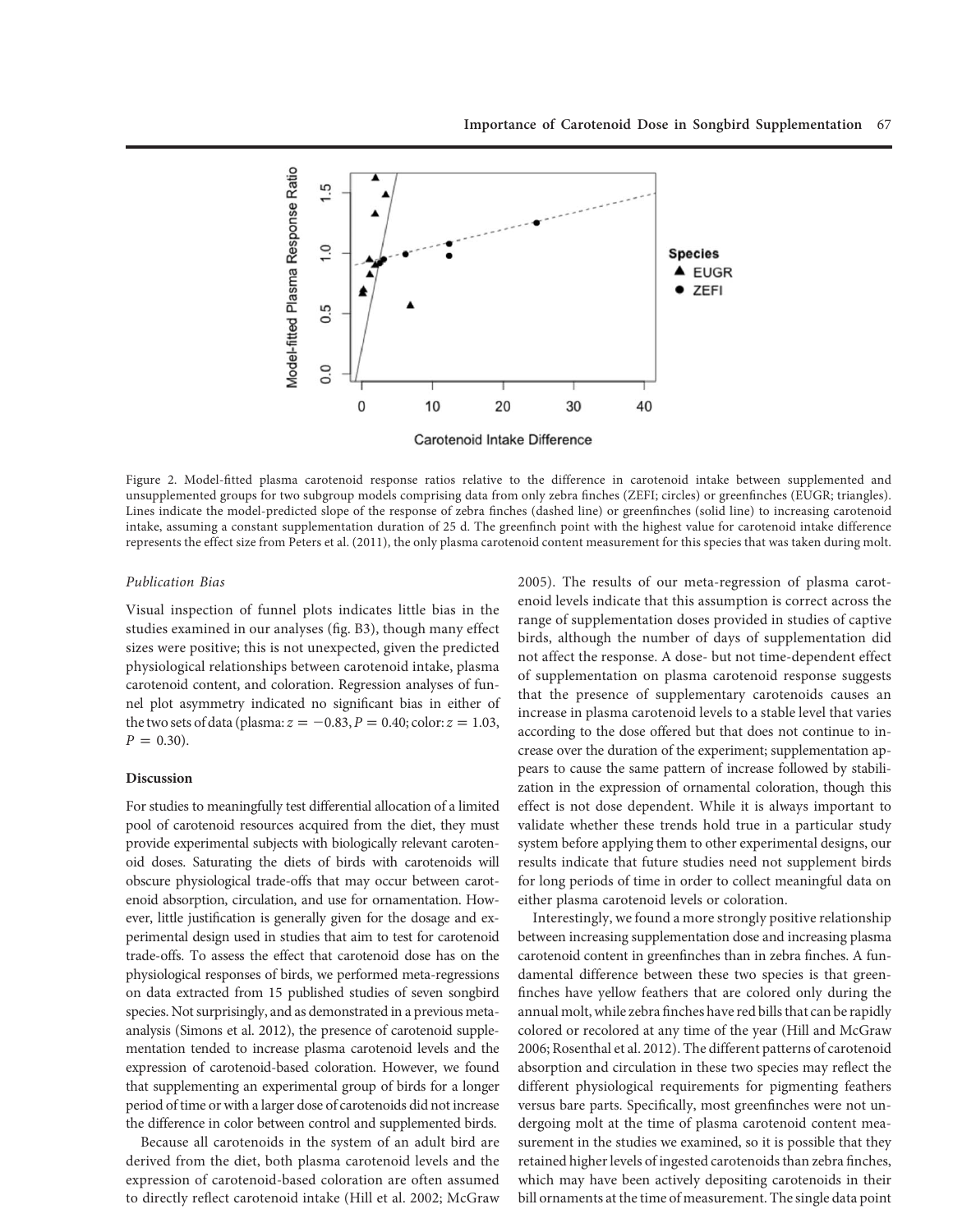

Figure 3. Ornamental coloration response ratio ( $\pm$  SE) relative to carotenoid intake. Symbols with no visible error bars represent errors less than the diameter of the point. Shading indicates the aspect of color that was measured. The dashed line represents an effect size of zero, or no difference in coloration between supplemented and control groups. Species codes are as follows: AMGO, American goldfinch; DIFI, diamond firetail; EUBL, Eurasian blackbird; EUGR, European greenfinch; ZEFI, zebra finch.

from molting greenfinches (Peters et al. 2008) showed the lowest plasma content effect size for its given supplementation regimen, which may have been a consequence of the active deposition of carotenoids into feathers. Unfortunately, the range of studies available in the literature for our analysis did not have the breadth required for separate investigations of whether carotenoid metabolism to produce ornamental pigments from dietary pigments (e.g., to produce red vs. yellow coloration) also affected the relationship between carotenoid intake and plasma content (Hill and Johnson 2012).

One study of great tits (Peters et al. 2011) had a supplementation dose that was orders of magnitude larger than that of the other studies included in this analysis; however, the plasma carotenoid levels measured in this experiment were within the range of those of other studies. One explanation for this finding is that the great tits in this study may have been at the point of maximal carotenoid absorption from their diet such that even their exceptionally large consumption did not cause a corresponding increase in circulating carotenoids (the point of physiological carotenoid saturation). It is also possible that the insect-rich diet of great tits, as opposed to the seed-based diet of many of the finch species in our analysis, necessitates corresponding differences in both carotenoid access and metabolism; however, both the supplemental carotenoid dose and the plasma effect size of another insect-eating species, the Eurasian blackbird, was more similar to the finch species in our study than to these measurements of the great tit. Further examination of the dose-dependent responses of adult great tits

to carotenoid supplementation as well as measurement of the quantity of these carotenoids that are allocated to ornamentation will be essential to extricating how this species makes use of dietary carotenoids and how it may differ from the cardueline finches commonly studied in analyses of carotenoid-based ornamentation.

In contrast to the strong positive relationship between levels of carotenoid supplementation and levels of circulating carotenoids, we found that, while the presence of supplementation tended to enhance ornamental coloration, increasing the dose used in supplementation did not cause a corresponding increase in the response of ornamental coloration. Moreover, the only significant predictor of how strongly color responded to supplementation was the parameter used to quantify coloration. These results call into question the general and perhaps overly simplistic assumption that greater carotenoid intake should inexorably lead to showier coloration. The complexity of physiological systems involved in carotenoid coloration (Hill and Johnson 2012) and the links between carotenoid coloration and metabolism (Johnson and Hill 2013; Hill 2014) make simple associations between intake and coloration unlikely, since the expression of coloration is dependent on a variety of physiological variables beyond carotenoid availability alone. In fact, our observation that the response of plasma carotenoid content to supplementation tended to exceed that of coloration indicates that the levels of carotenoids present in circulation



Figure 4. Ornamental coloration response ratio ( $\pm$  SE) relative to plasma carotenoid content response ratio ( $\pm$  SE). Symbols with no visible error bars represent errors less than the diameter of the point. The dashed line represents a 1∶1 relationship between the two effect sizes. The size of each symbol represents the magnitude of the carotenoid intake difference between supplemented and unsupplemented birds for the given effect size. Species codes are as follows: DIFI, diamond firetail; EUBL, Eurasian blackbird; EUGR, European greenfinch; ZEFI, zebra finch.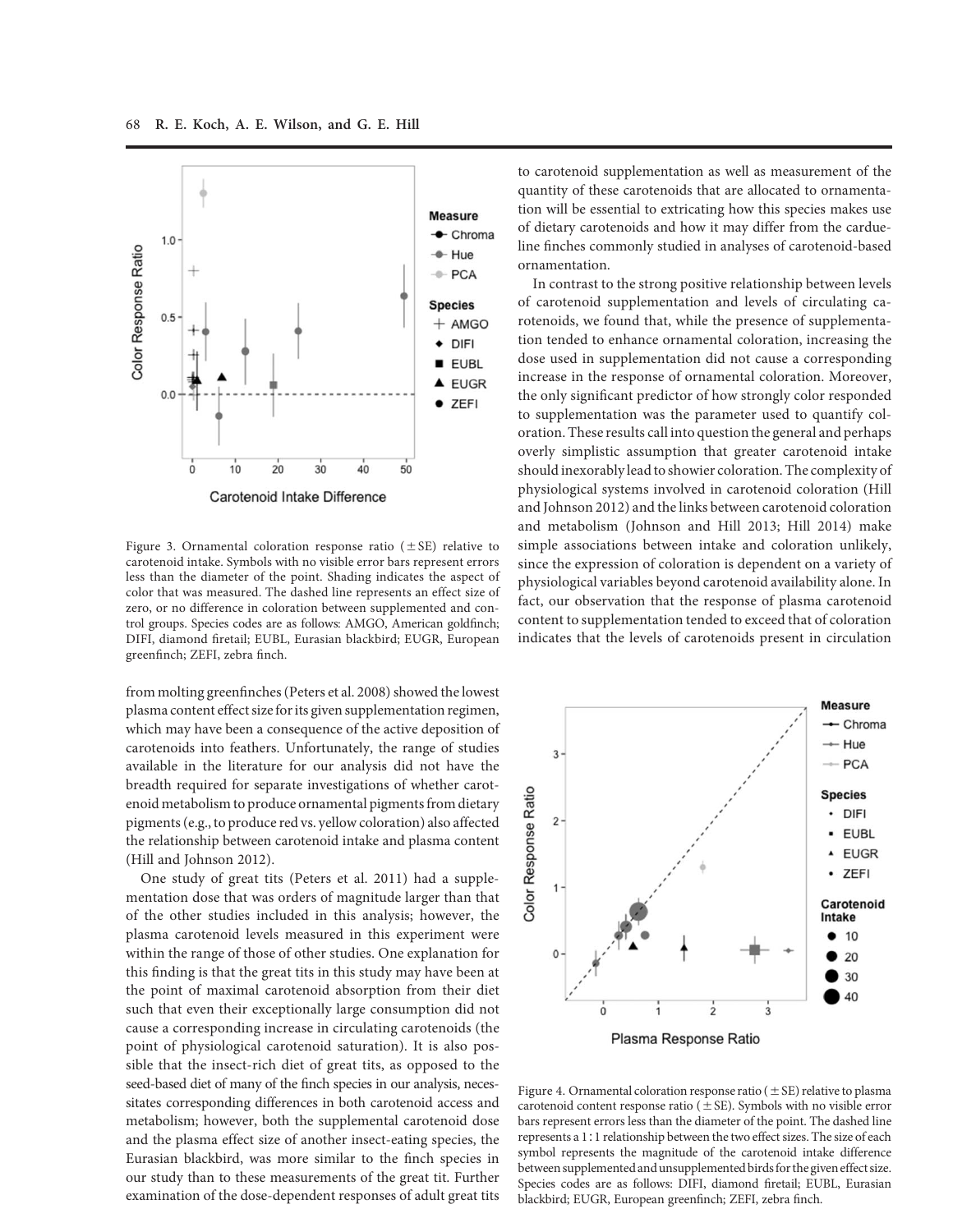were more than adequate for expressing colorful ornaments in the species examined, so factors other than carotenoid limitation appear responsible for the variation in coloration responses observed.

Even after accounting for the effects of moderators, many of our models contained significant residual heterogeneity that could not always be eliminated in subgroup analyses by species or by measurement. The persistent variation in effect sizes within each model emphasizes the unpredictability of response to supplementation among studies, even within one species and controlling for variation in carotenoid dose, supplementation duration, and measurement type. Our results substantiate the importance of validating that a particular supplementation regimen is appropriate for a particular experimental design, perhaps through dosage trials, which are currently used in only a minority of studies (Alonso-Alvarez et al. 2004; Aguilera and Amat 2007).

An additional source of variation in ourmeta-analysismay be our estimates of carotenoid intake, which are calculated from predicted food or water intake based on the diet and mass of each focal passerine species. In fact, while our analyses were limited to an average measure of consumption for a particular species, an important consideration for future supplementation experiments is how food or water intake may vary among individuals or among treatment groups. The possibility that birds may use behavioral changes to alter physiological carotenoid access remains largely unexplored (but see Hill 1995; McGraw et al. 2003; Peters et al. 2011) and poses a challenge to detecting internal resource trade-offs. Incorporating measures of water or food intake with analyses of circulating carotenoids and ornamental coloration is a simple but highly valuable step to understand the true magnitude—and, consequently, biological relevance—of supplementation.

Despite the large number of studies that have tested the physiological effects of carotenoids on ornamentation, only a small sample of studies performed controlled supplementation of adult birds with carotenoid-based coloration. Although this small sample size necessarily limits the breadth of the inferences that can be drawn from our study, we found some intriguing patterns that are not necessarily intuitive. Our ultimate goal is to emphasize important methodological and theoretical considerations for future studies using carotenoid supplementation to assess the condition dependence of carotenoid-based ornaments. Improving the clarity of the relationships between carotenoid intake, circulation, and deposition in ornamentation in a variety of species will be an important step to better understanding the size and function of the pool of dietary carotenoids available to songbirds and may reduce ambiguity in the results of studies searching for carotenoid allocation trade-offs.

### Acknowledgments

The National Science Foundation Graduate Research Fellowship Program provided financial support for R.E.K. during data collection and manuscript preparation. We would also like to thank Carlos Alonso-Alvarez, Wendy Hood, and Kevin McGraw for sharing unpublished experimental data for analysis and three anonymous reviewers for feedback on the manuscript.

### Literature Cited

- Aguilera E. and J.A. Amat. 2007. Carotenoids, immune response and the expression of sexual ornaments in male greenfinches (Carduelis chloris). Naturwissenschaften 94:895–902.
- Alonso-Alvarez C., S. Bertrand, G. Devevey, M. Gaillard, J. Prost, B. Faivre, and G. Sorci. 2004. An experimental test of the dose-dependent effect of carotenoids and immune activation on sexual signals and antioxidant activity. Am Nat 164:651–659.
- Alonso-Alvarez C., L. Perez-Rodriguez, R. Mateo, O. Chastel, and J. Vinuela. 2008. The oxidation handicap hypothesis and the carotenoid allocation trade-off. J Evol Biol 21:1789–1797.
- Baeta R., B. Faivre, S. Motreuil, M. Gaillard, and J. Moreau. 2008. Carotenoid trade-off between parasitic resistance and sexual display: an experimental study in the blackbird (Turdus merula). Proc R Soc B 275:427–434.
- Blount J.D., N.B. Metcalfe, T.R. Birkhead, and P.F. Surai. 2003. Carotenoid modulation of immune function and sexual attractiveness in zebra finches. Science 300:125–127.
- Butler M.W. and K.J. McGraw. 2013. Immune function is related to adult carotenoid and bile pigment levels, but not to dietary carotenoid access during development, in female mallard ducks. J Exp Biol 216:2632–2640.
- Calder W. and E.J. Braun. 1983. Scaling of osmotic regulation in mammals and birds. Am J Physiol 244:R601–R606.
- Caraco T., S. Martindale, and T.S. Whittam. 1980. An empirical demonstration of risk-sensitive foraging preferences. Anim Behav 28:820–830.
- Costantini D., C. Coluzza, A. Fanfani, and G. Dell'Omo. 2007. Effects of carotenoid supplementation on colour expression, oxidative stress and body mass in rehabilitated captive adult kestrels (Falco tinnunculus). J Comp Physiol B 177: 723–731.
- Costantini D. and A.P. Møller. 2008. Carotenoids are minor antioxidants for birds. Funct Ecol 22:367–370.
- del Hoyo J., A. Elliott, J. Sargatal, and J. Cabot. 2010. Handbook of the birds of the world. Lynx, Barcelona.
- Goodwin T.W. 1984. The biochemistry of the carotenoids. Springer, Berlin.
- Hadfield J.D. and I.P.F. Owens. 2006. Strong environmental determination of a carotenoid-based plumage trait is not mediated by carotenoid availability. J Evol Biol 19:1104– 1114.
- Hartley R.C. and M.W. Kennedy. 2004. Are carotenoids a red herring in sexual display? Trends Ecol Evol 19:353–354.
- Hill G.E. 1994. House finches are what they eat: a reply to Hudon. Auk 111:221–225.
- -. 1995. Seasonal variation in circulating carotenoid pigments in the house finch. Auk 112:1057–1061.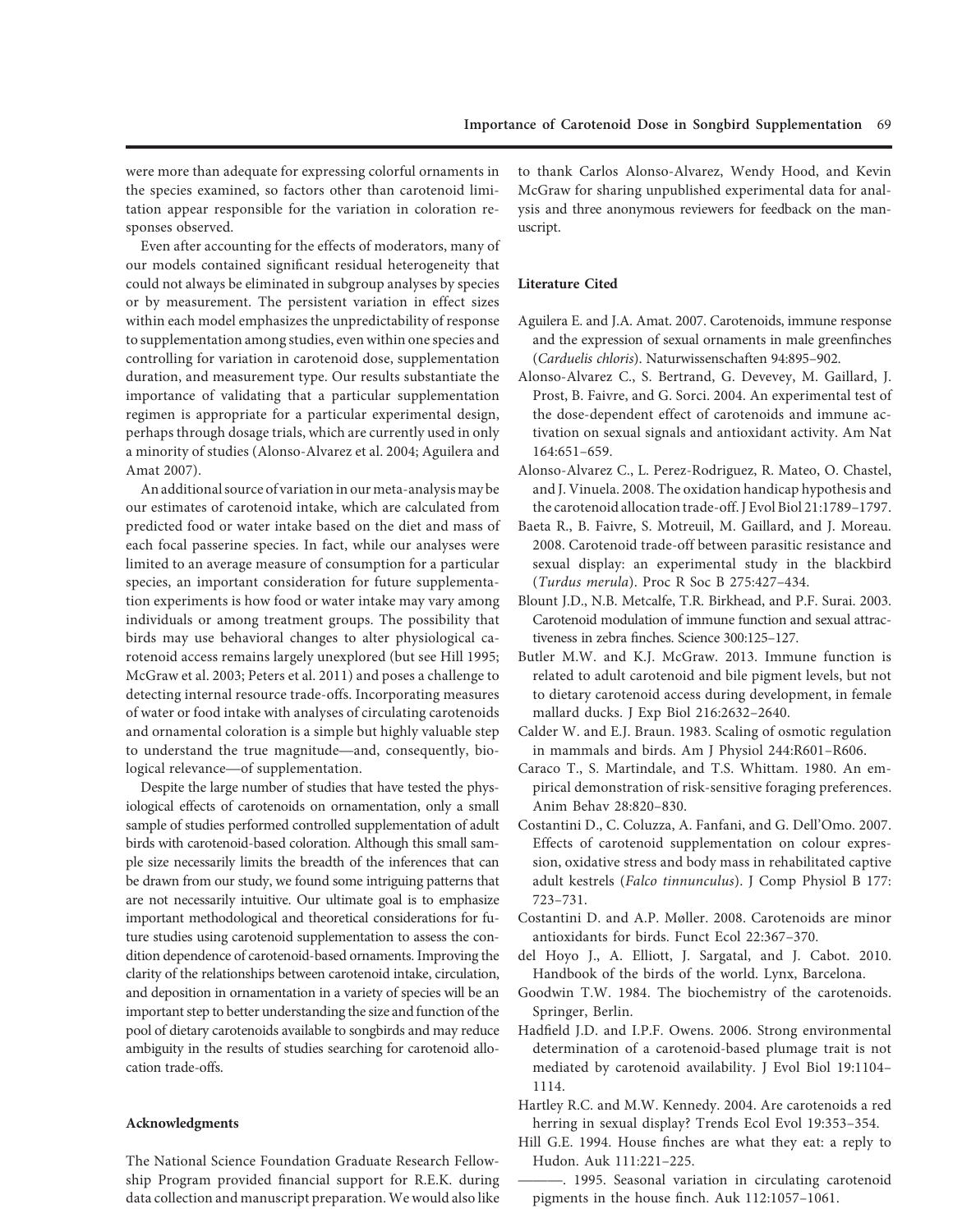———. 1996. Redness as a measure of the production cost of ornamental coloration. Ethol Ecol Evol 8:157–175.

———. 1999. Is there an immunological cost to carotenoidbased ornamental coloration? Am Nat 154:589–595.

———. 2002. A red bird in a brown bag: the function and evolution of colorful plumage in the house finch. Oxford University Press, Oxford.

———. 2006. Environmental regulation of ornamental coloration. Pp. 507–560 in G.E. Hill and K.J. McGraw, eds. Bird coloration: mechanisms and measurements. Harvard University Press, Cambridge, MA.

———. 2011. Condition-dependent traits as signals of the functionality of vital cellular processes. Ecol Lett 14:625– 634.

———. 2014. Cellular respiration: the nexus of stress, condition, and ornamentation. Integr Comp Biol 54:645–657.

- Hill G.E., C.Y. Inouye, and R. Montgomerie. 2002. Dietary carotenoids predict plumage coloration in wild house finches. Proc R Soc B 269:1119–1124.
- Hill G.E. and J.D. Johnson. 2012. The vitamin A–redox hypothesis: a biochemical basis for honest signaling via carotenoid pigmentation. Am Nat 180:E127–E150.

Hill G.E. and K.J. McGraw. 2006. Bird coloration: mechanisms and measurements. Harvard University Press, Cambridge, MA.

- Hõrak P., L. Saks, I. Ots, T. Kullissaar, H. Kollist, and M. Zilmer. 2003. Physiological effects of immune challenge in captive greenfinches (Carduelis chloris). Can J Zool 81:371– 379.
- Hõrak P., L. Saks, M. Zilmer, U. Karu, and K. Zilmer. 2007. Do dietary antioxidants alleviate the cost of immune activation? an experiment with greenfinches. Am Nat 170:625– 635.
- Hudon J. 1994. Showiness, carotenoids, and captivity: a comment on Hill (1992). Auk 111:218–221.
- Inouye C.Y., G.E. Hill, R.D. Stradi, and R. Montgomerie. 2001. Carotenoid pigments in male house finch plumage in relation to age, subspecies, and ornamental coloration. Auk 118:900–915.
- Johnson J.D. and G.E. Hill. 2013. Is carotenoid ornamentation linked to the inner mitochondria membrane potential? a hypothesis for the maintenance of signal honesty. Biochimie 95:436–444.

Karu U., L. Saks, and P. Horak. 2007. Carotenoid coloration in greenfinches is individually consistent irrespective of foraging ability. Physiol Biochem Zool 80:663–670.

Koricheva J., J. Gurevitch, and K. Mengersen. 2013. Handbook of meta-analysis in ecology and evolution. Princeton University Press, Princeton, NJ.

McGraw K. 2005. Interspecific variation in dietary carotenoid assimilation in birds: links to phylogeny and color ornamentation. Comp Biochem Physiol B 142:245–250.

McGraw K.J. and D.R. Ardia. 2003. Carotenoids, immunocompetence, and the information content of sexual colors: an experimental test. Am Nat 162:704–712.

- McGraw K.J., O.L. Crino, W. Medina-Jerez, and P.M. Nolan. 2006. Effect of dietary carotenoid supplementation on food intake and immune function in a songbird with no carotenoid coloration. Ethology 112:1209–1216.
- McGraw K.J., A.J. Gregory, R.S. Parker, E. Adkins-Regan, and R. Prum. 2003. Diet, plasma carotenoids, and sexual coloration in the zebra finch (Taeniopygia guttata). Auk 120: 400–410.
- McGraw K.J., G.E. Hill, R. Stradi, and R.S. Parker. 2001. The influence of carotenoid acquisition and utilization on the maintenance of species-typical plumage pigmentation in male American goldfinches (Carduelis tristis) and northern cardinals (Cardinalis cardinalis). Physiol Biochem Zool 74: 843–852.

———. 2002. The effect of dietary carotenoid access on sexual dichromatism and plumage pigment composition in the American goldfinch. Comp Biochem Physiol B 131:261–269.

- McGraw K.J. and K.C. Klasing. 2006. Carotenoids, immunity, and integumentary coloration in red junglefowl (Gallus gallus). Auk 123:1161–1171.
- Møller A.P., C. Biard, J.D. Blount, D.C. Houston, P. Ninni, N. Saino, and P.F. Surai. 2000. Carotenoid-dependent signals: indicators of foraging efficiency, immunocompetence or detoxification ability? Avian Poult Biol Rev 11:137–159.
- Montgomerie R. 2006. Analyzing colors. Pp. 90–147 in G.E. Hill and K.J. McGraw, eds. Bird coloration: mechanisms and measurements. Harvard University Press, Cambridge, MA.
- Mougeot F., J. Martinez-Padilla, J.D. Blount, L. Perez-Rodriguez, L.M.I. Webster, and S.B. Piertney. 2010. Oxidative stress and the effect of parasites on a carotenoidbased ornament. J Exp Biol 213:400–407.
- Nagy K.A., I.A. Girard, and T.K. Brown. 1999. Energetics of free-ranging mammals, reptiles, and birds. Annu Rev Nutr 19:247–277.
- Navara K.J. and G.E. Hill. 2003. Dietary carotenoid pigments and immune function in a songbird with extensive carotenoidbased plumage coloration. Behav Ecol 14:909–916.
- Pérez-Rodríguez L., F. Mougeot, and C. Alonso-Alvarez. 2010. Carotenoid-based coloration predicts resistance to oxidative damage during immune challenge. J Exp Biol 213:1685– 1690.
- Peters A., K. Delhey, S. Andersson, H. van Noordwijk, and M.I. Foerschler. 2008. Condition-dependence of multiple carotenoid-based plumage traits: an experimental study. Funct Ecol 22:831–839.
- Peters A., S. Magdeburg, and K. Delhey. 2011. The carotenoid conundrum: improved nutrition boosts plasma carotenoid levels but not immune benefits of carotenoid supplementation. Oecologia 166:35–43.
- Rasband W.S. 1997–2014. ImageJ. National Institutes of Health, Bethesda, MD.
- R Development Core Team. 2015. R: a language and environment for statistical computing. R Foundation for Statistical Computing, Vienna.